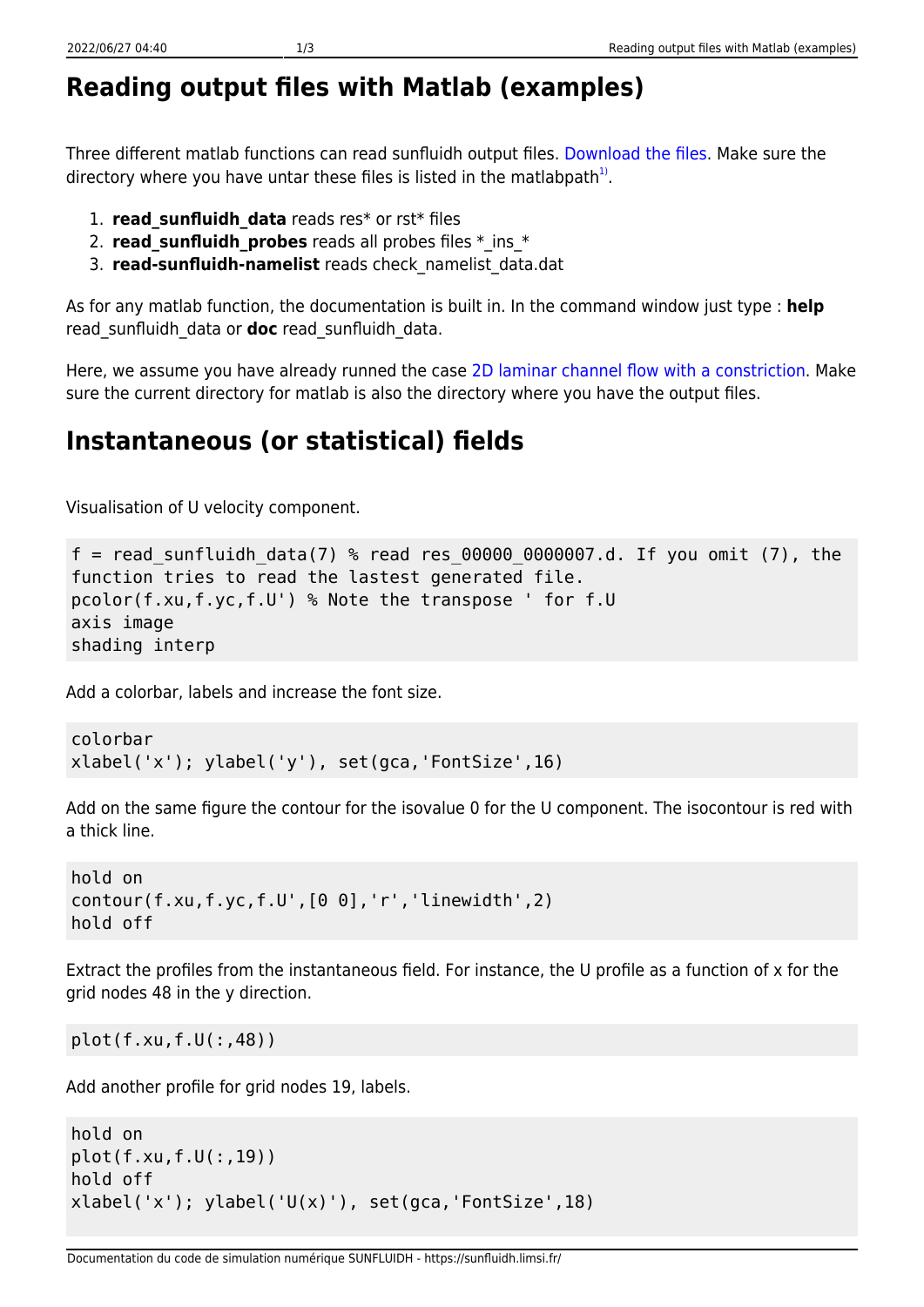grid on

Add a legend retreiving the coordinates of the 19 and 48 grid nodes from f.yc.

 $legend([y = ',num2str(f.yc(48))], ['y = ',num2str(f.yc(19))])$ 

Plotting the profiles along the y direction is very similar. Here, the ghost cells are removed.

```
xind = 152; % pick an indice
plot(f.U(xind,2:end-1),f.yc(2:end-1))
xlabel('U(y)'), ylabel('y')
```
Retrieve from the namelists stored in check namelist data.dat the dynamic viscosity and the mesh size to make a title

```
nml = read sunfluidh namelistnx = nml.DOMAIN FEATURES.CELLS NUMBER I DIRECTION;
ny = nml.DOMAIN FEATURES.CELLS NUMBER J DIRECTION;
Rey = 1/nml.FLUID PROPERTIES.REFERENCE DYNAMIC VISCOSITY;
mystring = [ Profile at x= ', num2str(f.xu(xind)), \prime Re = \prime, num2str(Rey),
...
              ', grid size = ' num2str(nx), 'x', num2str(ny) ];
title(mystring)
```
For statistical fields you can use read\_sunfluidh\_data. You just need to add the 'stat' option (see **doc** read sunfluidh data). For statistical fields all data are centered on scalar grid points. It is also possible to center the instantaneaous fields with the option 'center'. This can be handy in a post processing when computing quantities with different velocity field components

## **Temporal series**

The \*ins\* files or more generally temporal series are ascii files in which the first column is time and the first line is a header. There is no special needs to have a script for these files. You can use directly builtin matlab functions that you can taylor to your needs.

Conversely, you can use **read sunfluid probes.m** that attempts to read in the current directory all the \*ins\* files and build a structure with the variable names. It is quite fragile and may fail.

Reading the file resid\_L2\_Li.d with builtin matlab function

```
s = importdata('resid L2 Li.d');
time = s.data(:,1);L2 = s.data(:, 2);Linf = s.data(:,3);semilogy(time,L2)
grid on
xlabel('t'); ylabel('L2 norm')
```
Plotting the U velocity component for the second probe with builtin matlab function